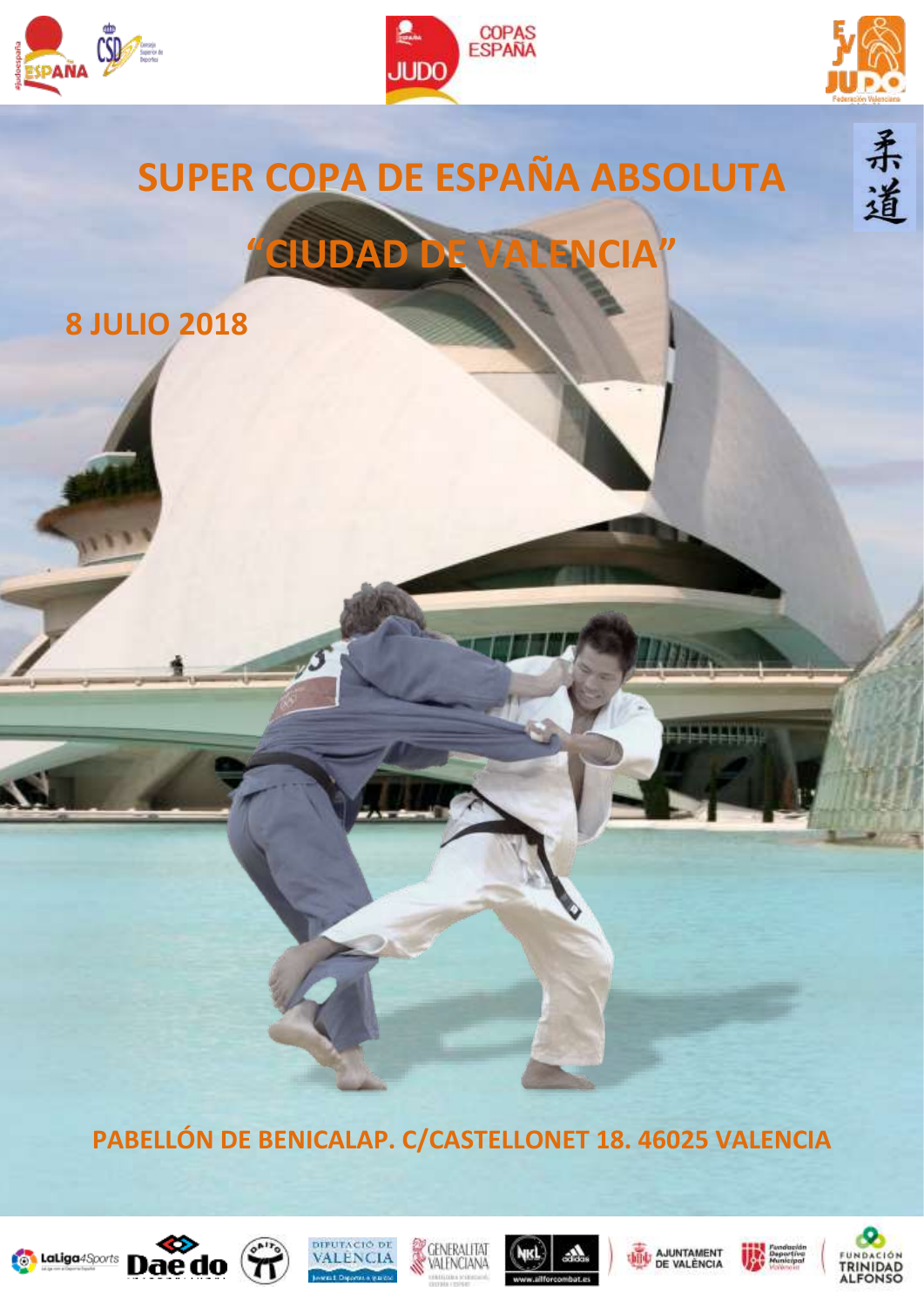





## **PROGRAMA GENERAL**

| <b>ORGANIZA</b><br><b>ORGANIZER</b>                  | FEDERACIÓN VALENCIANA DE JUDO / VALENCIAN JUDO FEDERATION<br>REAL FEDERACIÓN ESPAÑOLA DE JUDO / ROYAL SPANISH JUDO FEDERATION                                                                                                                                                                                                                                                                                                                                                                                                                                                                                                                                                                                             |  |
|------------------------------------------------------|---------------------------------------------------------------------------------------------------------------------------------------------------------------------------------------------------------------------------------------------------------------------------------------------------------------------------------------------------------------------------------------------------------------------------------------------------------------------------------------------------------------------------------------------------------------------------------------------------------------------------------------------------------------------------------------------------------------------------|--|
| <b>CATEGORÍA</b><br><b>AGE</b><br><b>CATEGORIES</b>  | ABSOLUTA MASCULINA Y FEMENINA/ NACIDOS EN 2004 Y ANTERIORES<br><b>MEN AND WOMEN / BORN IN 2004 AND EARLIER</b>                                                                                                                                                                                                                                                                                                                                                                                                                                                                                                                                                                                                            |  |
| <b>FECHA</b><br><b>DATE</b>                          | <b>DOMINGO 8 JULIO 2018</b><br><b>SUNDAY 8 2018 JULY</b>                                                                                                                                                                                                                                                                                                                                                                                                                                                                                                                                                                                                                                                                  |  |
| <b>LUGAR</b><br><b>PLACE</b>                         | PABELLÓN MUNICIPAL DE BENICALAP.<br>C/ CASTELLONET DE LA CONQUESTA 18.<br>46025 VALENCIA<br>AVELLÓ BENICA                                                                                                                                                                                                                                                                                                                                                                                                                                                                                                                                                                                                                 |  |
| <b>CATEGORIAS</b><br><b>PESOS</b><br><b>WEIGHT</b>   | Femenino: -48 kg -52kg -57kg -63kg -70kg -78kg +78kg<br>Women: -48 kg -52kg -57kg -63kg -70kg -78kg +78kg<br>Masculino: -60kg -66kg -73kg -81kg -90kg -100kg +100kg                                                                                                                                                                                                                                                                                                                                                                                                                                                                                                                                                       |  |
| <b>CATEGORIES</b>                                    | Men: -60kg -66kg -73kg -81kg -90kg -100kg +100kg                                                                                                                                                                                                                                                                                                                                                                                                                                                                                                                                                                                                                                                                          |  |
| <b>DOCUMENTACI</b><br>ÓN<br><b>DOCUMENTATI</b><br>ON | VºBº Federativo que autoriza a participar y certifica la posesión de la licencia nacional y del<br>seguro médico deportivo en vigor, debiendo enviar los interesados junto al justificante de<br>pago y la inscripción en los plazos previstos a la organización, el resto de la documentación se<br>presentará en la acreditación:<br>DNI/AUTORIZACIÓN PATERNA/CARNÉ DE GRADO (1º KYU-MARRON)<br>No se aceptará ninguna inscripción sin el Vº Bº federativo<br>identity card licence and medical certificate. each team is responsable for insuring its<br>competitors against « injury and third part risk (public liability) » during the period of the<br>championships. the organisation declines all responsibility |  |
| <b>ZONA</b><br><b>COMBATE</b><br><b>CONTEST ZONE</b> | 3 Tatamis oficiales de Competición<br>Three official tatamis of competition with three meters of security                                                                                                                                                                                                                                                                                                                                                                                                                                                                                                                                                                                                                 |  |
| <b>EQUIPACIÓN</b><br><b>EQUIPATION</b>               | Obligatorio Judoguis blanco y azul<br>the competitions will be held in white and blue judogui.                                                                                                                                                                                                                                                                                                                                                                                                                                                                                                                                                                                                                            |  |
| <b>ARBITRAJE</b>                                     | NORMATIVA OFICIAL COPAS DE ESPAÑA/REGLAMENTO F.I.J.<br>Tiempo de Combate: 4' categoría Masculina y femenina<br>Eliminatoria directa con repesca Doble Cruzada (Sistema Golden Score)                                                                                                                                                                                                                                                                                                                                                                                                                                                                                                                                      |  |















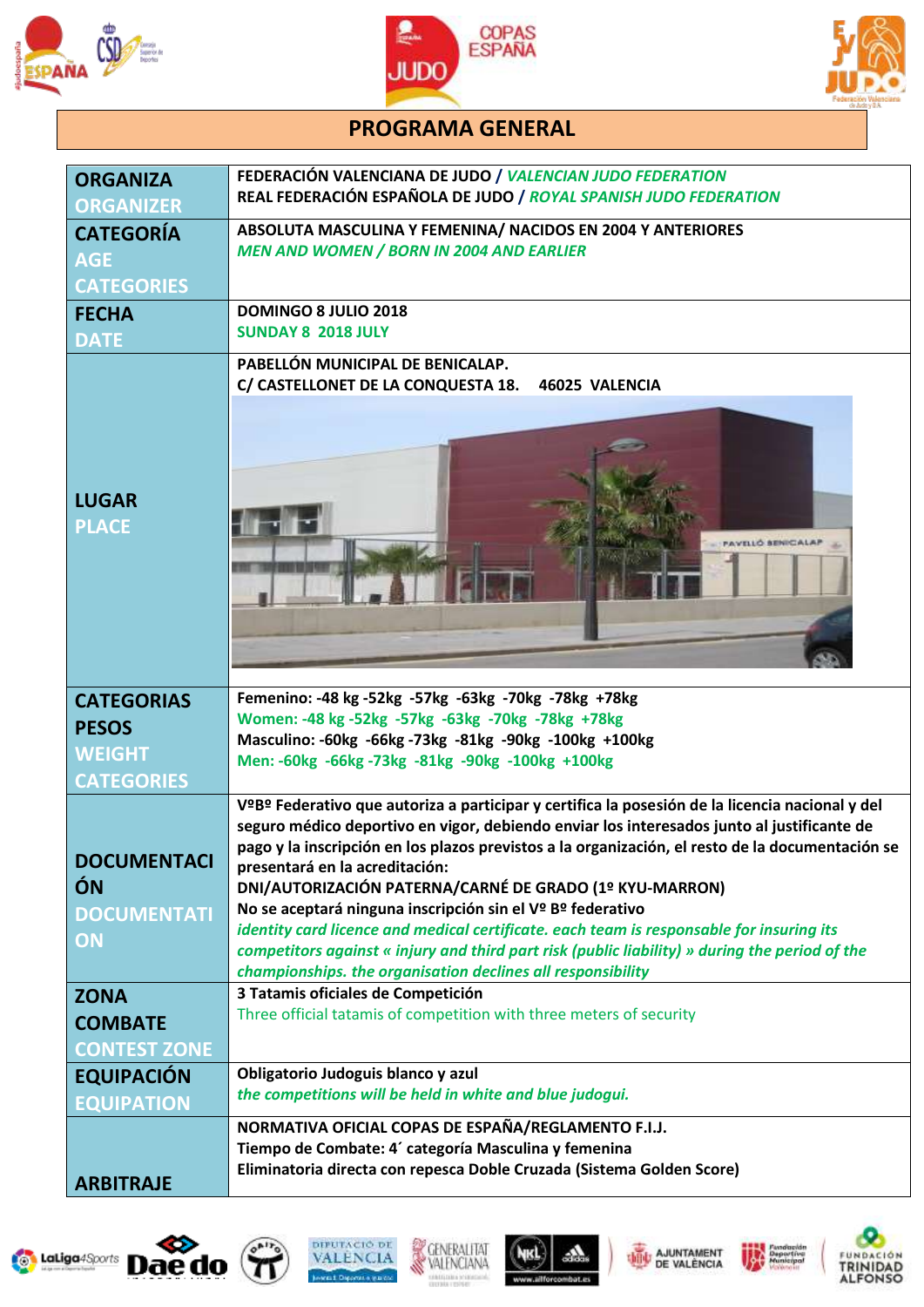





| <b>REFEREEING</b> | Los combates se decidirán por este sistema solamente en las eliminatorias de repesca.                                                                                                          |                                                                                               |  |  |
|-------------------|------------------------------------------------------------------------------------------------------------------------------------------------------------------------------------------------|-----------------------------------------------------------------------------------------------|--|--|
| <b>MATTERS</b>    | Ganado el primero en marcar una acción técnica o cuando el rival reciba dos sanciones                                                                                                          |                                                                                               |  |  |
|                   | (shido) y únicamente hasta el bronce. Este sistema no se aplicará en el bloque final de                                                                                                        |                                                                                               |  |  |
|                   | medallas para la disputa de los 3º puestos. No habrá tres llamadas para los competidores, se                                                                                                   |                                                                                               |  |  |
|                   | establece la normativa internacional de los 30".                                                                                                                                               |                                                                                               |  |  |
|                   | <b>HASTA 4 JUDOKAS SE HARÁ LIGA</b>                                                                                                                                                            |                                                                                               |  |  |
|                   |                                                                                                                                                                                                | Si un judoka no compite por estar sólo en su peso, puntuará igualmente siempre que asista a   |  |  |
|                   | la copa, dé el peso y en la inscripción hubiera m's deportistas es el peso aunque al final se                                                                                                  |                                                                                               |  |  |
|                   | hayan retirado.                                                                                                                                                                                |                                                                                               |  |  |
|                   | the duration of each contest will be that of 4 minutes                                                                                                                                         |                                                                                               |  |  |
|                   | rules are the ijf and official regulations spain cups                                                                                                                                          |                                                                                               |  |  |
|                   | direct eliminatory whit double repechage (golden score system)                                                                                                                                 |                                                                                               |  |  |
|                   | The repechage fighting will be decided by the Golden Score system.                                                                                                                             |                                                                                               |  |  |
|                   | Winning the first who gets a technical action or when the opponent receives two penalties                                                                                                      |                                                                                               |  |  |
|                   | (Shido), it will be only for the bronze medal fight. So, this system does not apply in block end                                                                                               |                                                                                               |  |  |
|                   | of medals for the dispute of the third places.                                                                                                                                                 |                                                                                               |  |  |
|                   | El plazo de inscripción nominativa termina el lunes anterior a la celebración de la super Copa.<br>Las listas provisionales se publicarán 5 días antes de la celebración de la competicion, el |                                                                                               |  |  |
|                   |                                                                                                                                                                                                | sorteo definitivo 3 días antes, después sólo se admitirán bajas o errores de transcripción en |  |  |
|                   | los listados.                                                                                                                                                                                  |                                                                                               |  |  |
| <b>SORTEO</b>     |                                                                                                                                                                                                | Para igualar niveles, eliminar estrés competitivo y reducir horarios los primeros del ranking |  |  |
|                   |                                                                                                                                                                                                | de Copas serán cabezas de seriey podrán librar rondas en función del nº de participantes en   |  |  |
| <b>DRAW</b>       | cada peso (la cuenta de previos no cuenta como primera ronda)                                                                                                                                  |                                                                                               |  |  |
|                   |                                                                                                                                                                                                | The lists will be published provisionally on Monday before the start of the competition and   |  |  |
|                   |                                                                                                                                                                                                | the final draw on Thursday earlier, after only low or transcription mistakes accepted lists   |  |  |
|                   | would be.                                                                                                                                                                                      |                                                                                               |  |  |
|                   | Sábado 7 de julio: PABELLÓN DE BENICALAP                                                                                                                                                       |                                                                                               |  |  |
|                   | <b>ACREDITACIONES</b>                                                                                                                                                                          | 19.00h-21.00h                                                                                 |  |  |
|                   | <b>ACREDITATION IN THE SPORT HALL</b>                                                                                                                                                          |                                                                                               |  |  |
|                   | <b>PESAJE NO OFICIAL</b>                                                                                                                                                                       | 20.00h-20.30h                                                                                 |  |  |
|                   | UNOFFICIAL WEIGHING IN THE SPORT                                                                                                                                                               |                                                                                               |  |  |
|                   | <b>HALL</b>                                                                                                                                                                                    |                                                                                               |  |  |
|                   | <b>PESAJE OFICIAL</b>                                                                                                                                                                          | 20.30h-21.15h                                                                                 |  |  |
|                   | OFFICIAL WEIGHING IN THE SPORT HALL                                                                                                                                                            |                                                                                               |  |  |
| <b>FECHAS Y</b>   | Domingo 8 de julio: PABELLÓN DE BENICALAP                                                                                                                                                      |                                                                                               |  |  |
| <b>HORARIOS</b>   | <b>ELIMINATORIAS Y REPESCAS</b>                                                                                                                                                                | 10.00h                                                                                        |  |  |
| <b>DATES AND</b>  | ELIMINATION ROUNDS AND REPECHAGE                                                                                                                                                               |                                                                                               |  |  |
| <b>SCHEDULES</b>  | <b>MEDALLAS DE BRONCE</b>                                                                                                                                                                      | 13.00h                                                                                        |  |  |
|                   | <b>BRONZES MEDALS</b>                                                                                                                                                                          |                                                                                               |  |  |
|                   | <b>FINALES</b>                                                                                                                                                                                 | 14.00h                                                                                        |  |  |
|                   | <b>FINALS</b>                                                                                                                                                                                  |                                                                                               |  |  |
|                   | <b>CLAUSURA Y ENTREGA DE TROFEOS</b>                                                                                                                                                           | 15.00h                                                                                        |  |  |
|                   | <b>AWARDING CEREMONY / POSITION</b>                                                                                                                                                            |                                                                                               |  |  |
|                   | <b>DIPLOMA</b>                                                                                                                                                                                 |                                                                                               |  |  |
|                   | Lunes 9 de julio: POLIDEPORTIVO BENIMACLET. C/Daniel Balaciart s.n 46020 Valencia                                                                                                              |                                                                                               |  |  |
|                   | <b>CAMPO DE ENTRENAMIENTO</b>                                                                                                                                                                  | 11.00h                                                                                        |  |  |
|                   | <b>TRAINING CAMP</b>                                                                                                                                                                           |                                                                                               |  |  |
|                   | <b>CAMPO DE ENTRENAMIENTO</b>                                                                                                                                                                  | 19.30h                                                                                        |  |  |
|                   | <b>TRAINING CAMP</b>                                                                                                                                                                           |                                                                                               |  |  |
|                   | HABRÁ PICNIC PARA TODOS LOS PARTICIPANTES Y TÉCNICOS ACREDITADOS                                                                                                                               |                                                                                               |  |  |
|                   | <b>MEAL: LUNCH PACK AT DE SPORTS HALL</b>                                                                                                                                                      |                                                                                               |  |  |















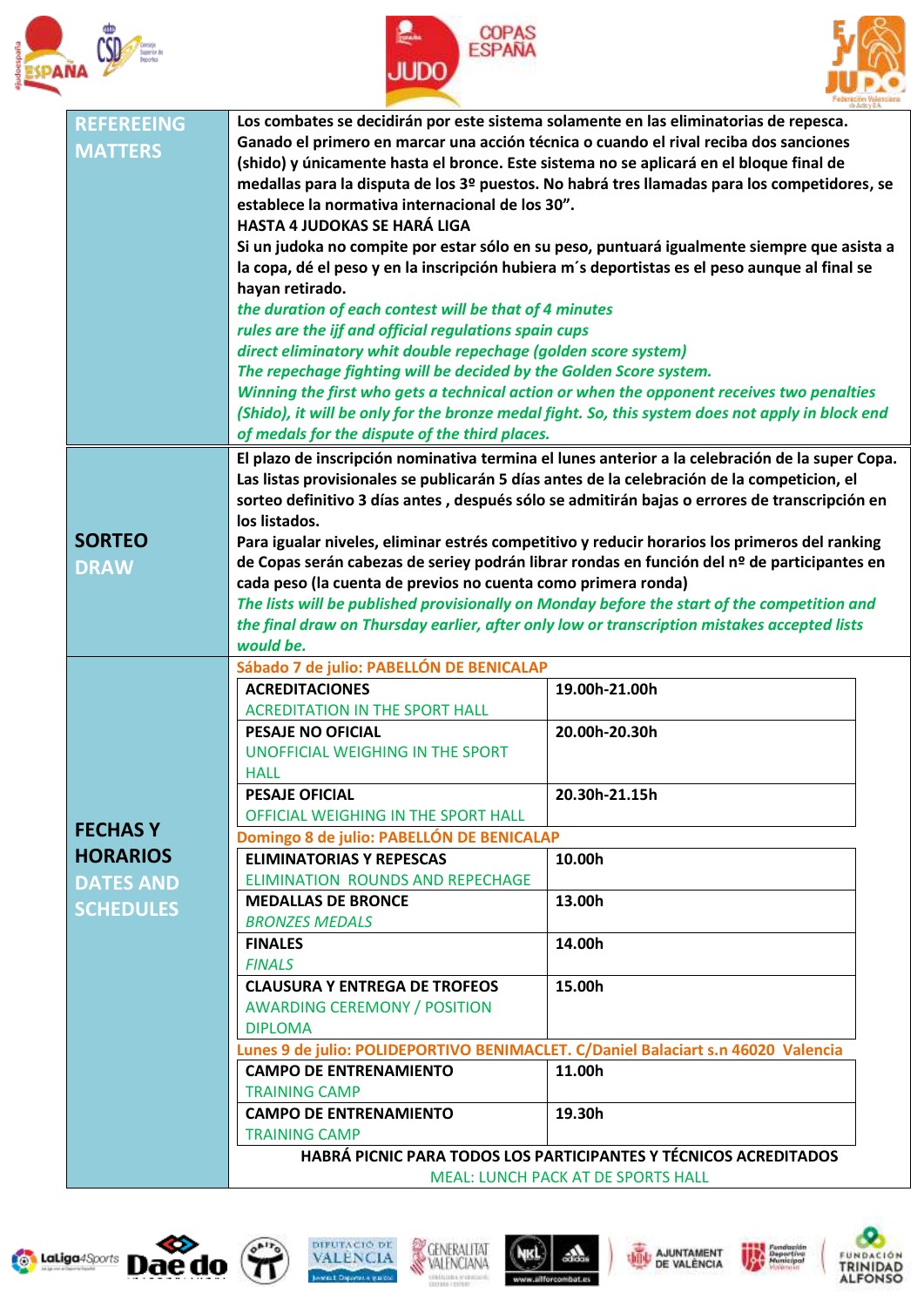





|                      | Las inscripciones se realizarán en el formato oficial mediante inscripción web<br><b>CUOTAS DE INSCRIPCIÓN:</b>                                                                                                                                          |                                                 |        |  |
|----------------------|----------------------------------------------------------------------------------------------------------------------------------------------------------------------------------------------------------------------------------------------------------|-------------------------------------------------|--------|--|
|                      | 15,00€ por deportista o segundo entrenador<br>15,00€ by competitor/second coach                                                                                                                                                                          | hasta el 22 de junio                            | 15.00h |  |
|                      | 20,00€ por deportista o segundo entrenador<br>20,00€ by competitor/second coach                                                                                                                                                                          | entre el 22 y el 29 de junio                    | 15.00h |  |
|                      | 50,00€ por deportista o segundo entrenador<br>50,00€ by competitor/second coach                                                                                                                                                                          | desde el 29 de junio hasta el 2 de julio 15.00h |        |  |
|                      | Deportistas del CAR están exentos de este canon.<br>Cuota gratuita para el 1 <sup>er</sup> entrenador por país, federación o Club, se deberán acreditar en los                                                                                           |                                                 |        |  |
| <b>INSCRIPCIONES</b> | mismos plazos que los competidores.                                                                                                                                                                                                                      |                                                 |        |  |
| <b>INSCRIPTIONS</b>  | Los abonos, no serán retornables en el caso de no participar.<br>This fee will be free for one collegiate coach, registered by country, federation or club, will be<br>exempt of this canon, the other coaches of each team, will pay like the athletes. |                                                 |        |  |
|                      |                                                                                                                                                                                                                                                          |                                                 |        |  |
|                      |                                                                                                                                                                                                                                                          |                                                 |        |  |
|                      | All payments once made, it will not have possibility of return even if you do not participate                                                                                                                                                            |                                                 |        |  |
|                      | LA INSCRIPCIÓN SE CONSIDERARÁ VÁLIDA EN EL MOMENTO DE REALIZACIÓN DEL INGRESO<br><b>CORRESPONDIENTE.</b><br>The income shall be performed in the following account of the Valencian judo federation                                                      |                                                 |        |  |
|                      |                                                                                                                                                                                                                                                          |                                                 |        |  |
|                      | specifying name of the ordinant, concept and number of competitors or coaches:                                                                                                                                                                           |                                                 |        |  |
|                      | CUENTA DE ABONO: FEDERACIÓN VALENCIANA DE JUDO Y D.A.<br>BBVA. IBAN ES75 0182 6678 9802 0151 9168                                                                                                                                                        |                                                 |        |  |
|                      |                                                                                                                                                                                                                                                          |                                                 |        |  |
|                      | LAS INCRIPCIONES SE REALIZARÁN A TRAVÉS DEL SIGUIENTE ENLACE:                                                                                                                                                                                            |                                                 |        |  |
|                      | https://goo.gl/forms/GfG49NlCz7iVgQyZ2<br>Y deberan remitirse junto al VºBº de su federacion autonomica al correo,                                                                                                                                       |                                                 |        |  |
|                      |                                                                                                                                                                                                                                                          |                                                 |        |  |
|                      |                                                                                                                                                                                                                                                          | cammpeonatos@fvaljudo.es-                       |        |  |
|                      |                                                                                                                                                                                                                                                          |                                                 |        |  |

**El entrenador es responsable de la conducta de su judoka desde que entra en el Pabellón hasta que se va, especialmente antes y después de cada combate.**

**Durante el combate se comunicará únicamente con su atleta para aconsejarle, estimularle, darle instrucciones en situaciones inesperadas, como ante una lesión, etc…**

The coach is responsible for his athlete´s conduct from entering the competition venue until leaving it, before and after each contest.

Coaching will be strictly limited to communication with athlete,tactical advise,encouragement, instructions inunexpected situations, as injury, etc...

#### **COMPORTAMIENTO ENTRENADORES:**

**-Máximo respeto evitando cualquier comentario de crítica a las decisiones arbitrales. -Evitar cualquier gesto despectivo hacia árbitros, organización o público.**

















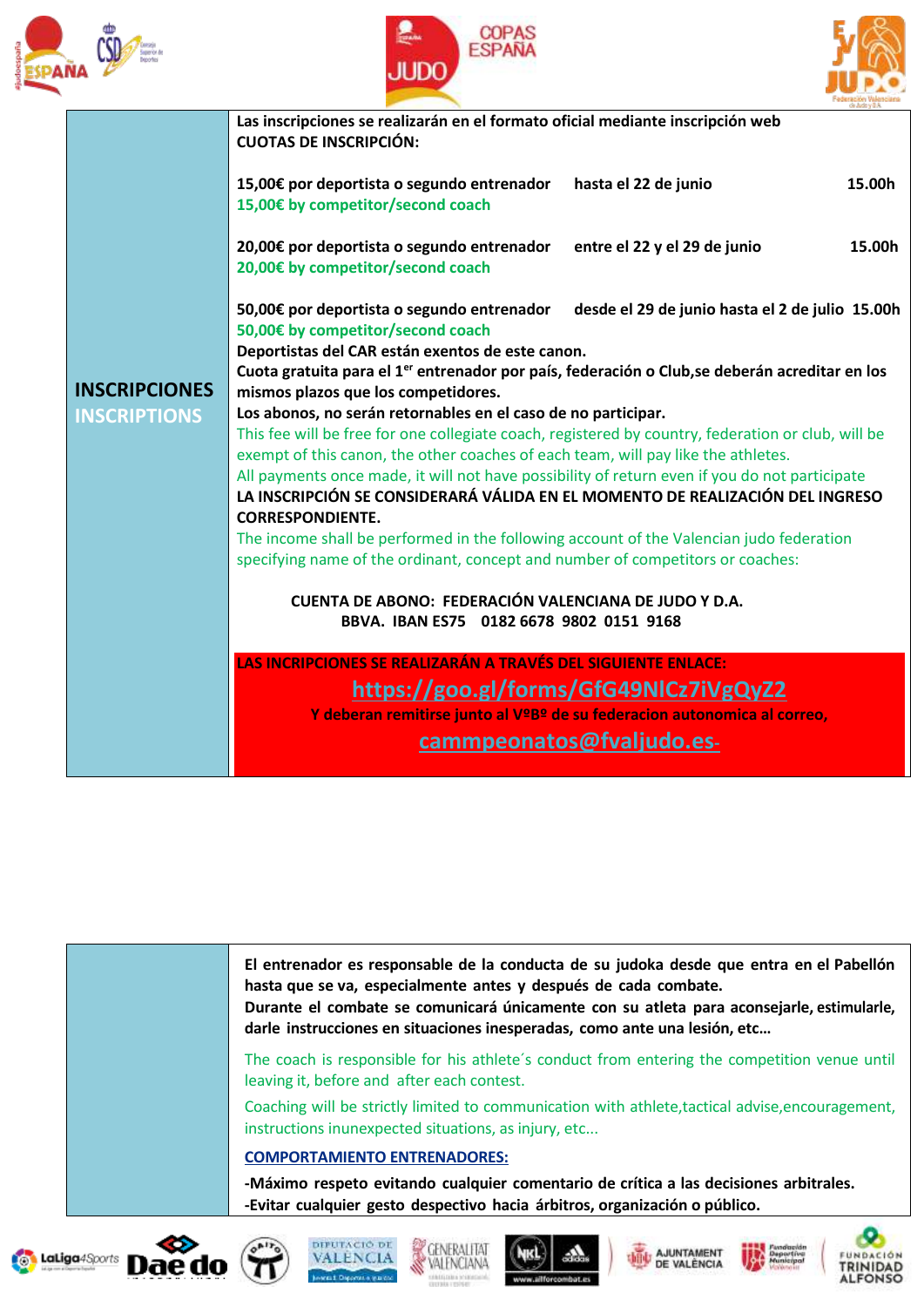





**-Prohibido golpear, dar patadas, etc.…a los paneles publicitarios o a cualquier equipo. -No faltar al respeto al oponente, árbitros, entrenadores, a su propio atleta, al público, etc.**

Any comments on or criticism of the referees veredicts.

-Demanding correction of the referees decisions.

-Any abusive gestures towards referees, officials or public.

-Touching, hitting, kicking etc the advertising panels or any equipment.

-Any kind of behavior showing disrespect to the opponent, referees, officials, opponent's coach, his own athlete, the public, etc.

### **NORMAS VESTUARIO**

**-Rondas eliminatorias: chándal o equipación del club o Federación con pantalón largo. -Para el bloque final: chaqueta, zapatos y corbata. Está prohibido: el pantalón corto, cualquier clase de gorra o sombrero en la cabeza, vaqueros, suéteres o similares. DRESS CODE -Elimination rounds:** national track suit with trousers reaching down to shoes

**-For the final block program:** jacket suit with tie The following is forbidden at any time: shorter trousers, undressed upper body, any kind of head caps and cover, jeans, sweaters or similar sport sun related dress,flip.flops.

#### **SANCION**

**El incumplimiento de estas reglas conlleva la descalificación y la imposibilidad de acompañar a sus atletas a la zona de competición y/o sentarse en la silla de entrenador**.

### **PENALTY**

Any coach who infringes upon these rules will e disqualified from accompanying his athletes in to competition zone and taking up coach'schair until the end of event.





















**DE CONDUCTA /**

**CÓDIGO**

**COACHES CODE OF BEHAVIOUR**